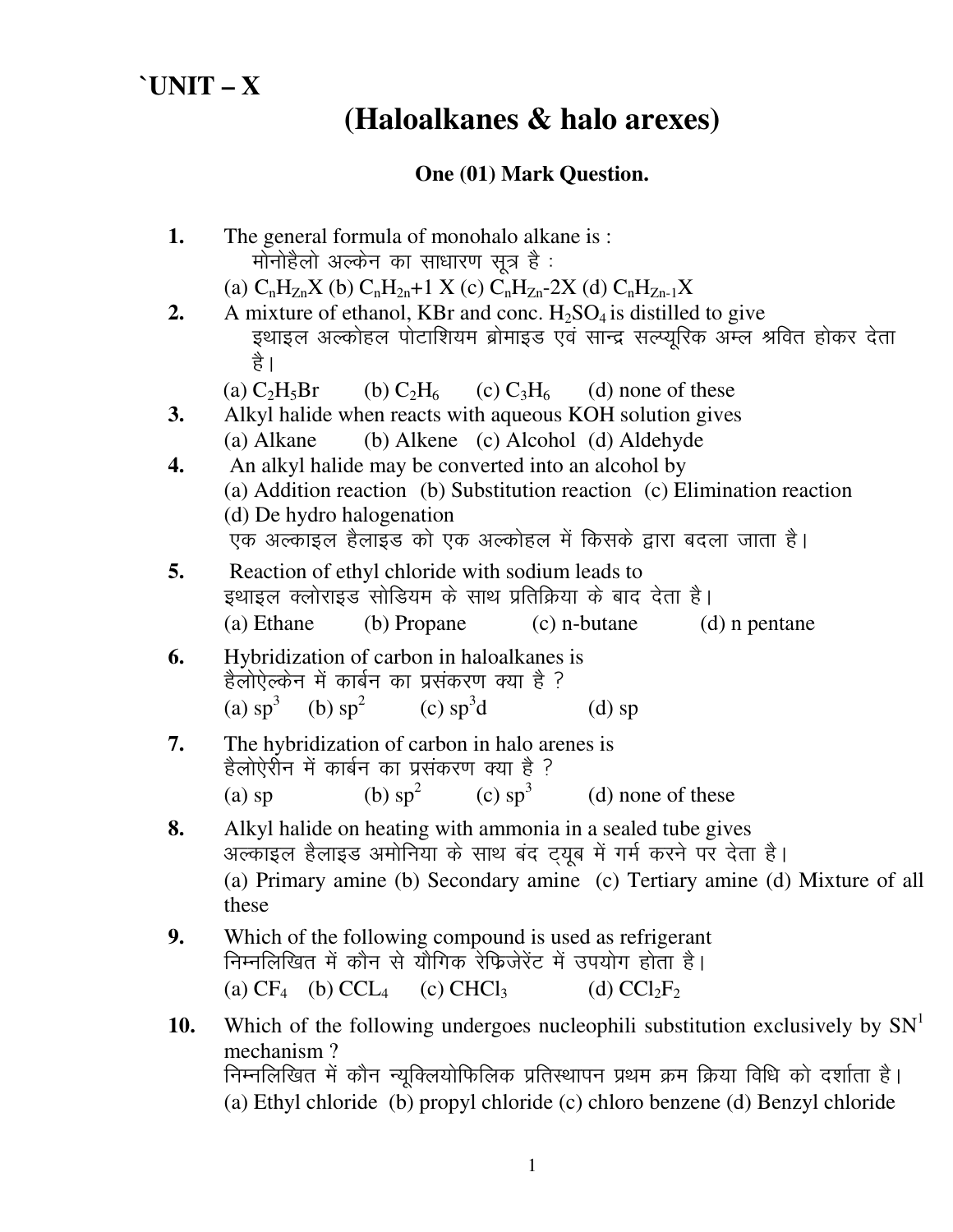**11.** Write the IUPAC name of the compound. यौगिक का IUPAC नाम लिखें।



- **12.** Write the IUPAC name of the compound. निम्नलिखित रचना सूत्रों के IUPAC नाम लिखें or यौगिक का IUPAC नाम लिखें। Br  $\rm CH_3$  —CH<sub>2</sub> — CH — CH<sub>3</sub> — CH<sub>3</sub>  $CH<sub>3</sub>$
- **13.** Write the IUPAC name of the compound. यौगिक का IUPAC नाम लिखें।



- 14. Ethyl alcohol reacts with Pcl<sub>5</sub>, the product is -----------------<u>.</u><br>इथाइल अल्कोहल की प्रतिक्रिया फॉर्स्फोरस पेंटाक्लोराइड से होती है तो उत्पाद ..................
- **15.** What is an asymmetric carbon atom ? असममित कार्बन क्या है  $\overline{?}$
- **16.** Which compound of the following pair react faster in  $SN^2$  reaction with  $-OH$ and why ? निम्नलिखित में कौन सा युग्म हाइड्रोक्साइड के साथ द्विअणुक नाभिकरागी (नाभिक स्नेही) प्रतिस्थापन प्रतिक्रिया में तेजी से प्रतिक्रिया करता है।

 $CH_3$  Br or  $CH_3I$ 

- **17.** Draw the structure of DDT. डी0डी0टी0 की संरचना बनायें।
- **18.** What happens when carbon tetrachloride comes in contact with steam ? क्या होता है जबकि कार्बन हेट्राक्लोराइड वाष्प के संपर्क में आता है।
- **19.** Give one use of Iodoform. आयडोफार्म का एक उपयोग लिखें।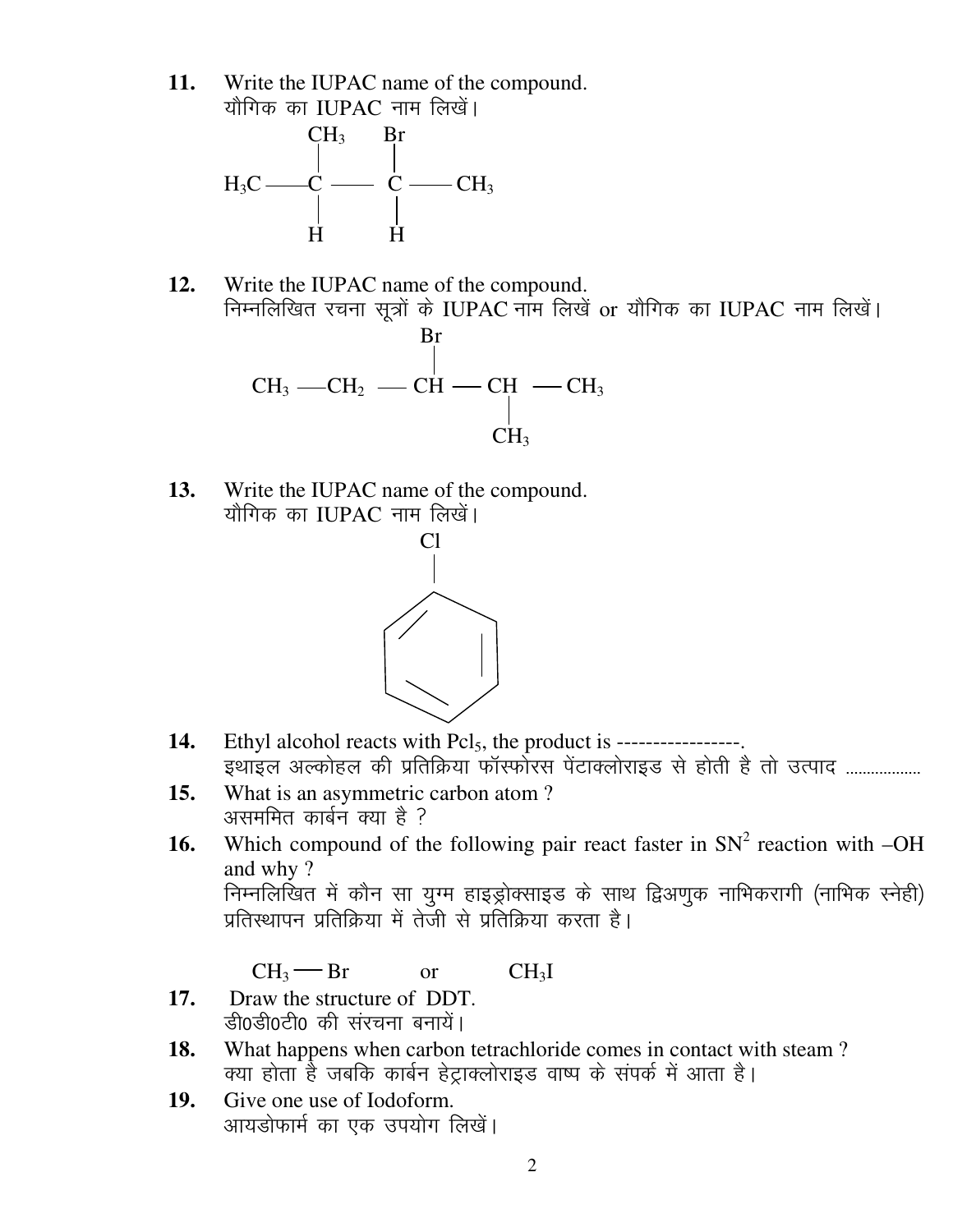**20.** What happens chloroform is exposed to air ? क्या होता है जबकि क्लोरोफार्म हवा के सम्पर्क में आता है।

#### **Two (02) Marks Question.**

- **1.** Write the structure of benzene hexa chloride (B HC) and its one use -------बेंजीन हेक्साक्लोराईड की संरचना लिखें तथा इसका एक उपयोग बतायें।
- **2.** What are ambident nucleophiles ? give one example. एम्बीडेंट न्यूक्लियोफाइल क्या है, एक उदाहरण दें।
- **3.** Write the isomers of the compound having formula  $C_4H_9Br$ .



**5.** Complete the reactions. निम्नलिखित समीकरणों को पूरा करें। (a)  $CH_3CH_2Br$  + NaI  $\longrightarrow$ 



**6.** Complete the reactions. निम्नलिखित समीकरणों को पुरा करें। (a)  $CH_3CH = CH_2 + HI \longrightarrow$ 

> Peroxide (b) CH<sub>3</sub>-CH = CH<sub>2</sub> + HBr  $-$

- **7.** What is racemic modification ? रैसेमिक वर्तित (प्रतिरूप) क्या है ?
- 8. What happen when क्या होता है जबकि :– (a) Bromo benzene is heated with Mg in presence of dry ether. ब्रोमोबेंजीन की प्रतिक्रिया शुष्क ईथ्र की उपस्थिति में मैगनेशियम से कराई जाती है।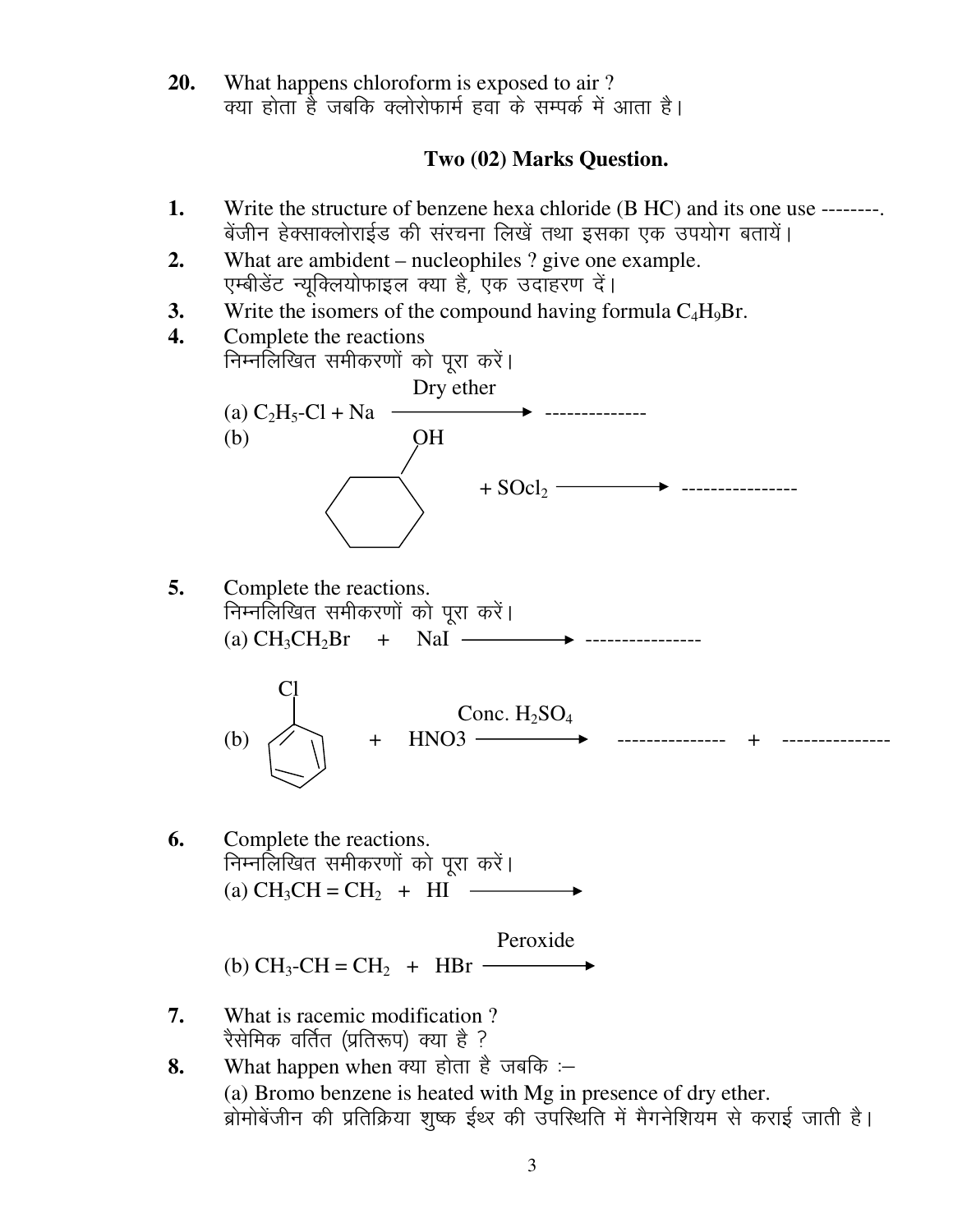(b) Methyl bromide is treated with sodium in presence of dry ether.

मिथाइल क्लोराइड की प्रतिक्रिया शुष्क ईथर की उपस्थिति में सोडियम से काराई जाती है ।

**9.** How can the following conversion be carried out ? निम्नलिखित से कैसे परिवर्तित करेंगे।

> (a) Ethyl chloride to propanoic acid. इथाइल क्लोराइड से प्रोपिओनिक एसिड (b) Chlorobenzene to p-nitrophenol क्लोरोबेंजीन से पी0 नाइट्रोफिनॉल

**10.** What happens when

क्या होता है जबकि :–

(a) Ethyl chloride is treated with alcoholie KOH ?

इथाइल क्लोराइड की प्रतिक्रिया अल्कोहलिक पोटाशियम हाइड्रोक्याइड से कराई जाती है।

(b) Ethyl bromide is heated with moist  $Ag<sub>2</sub>O$ 

**11.** What happen when

 $a$  and  $b$  and  $b$  in  $b$  in  $b$  in  $b$ 

(a) Ethyl chloride is treated with aqueous KOH

इथाइल क्लोराइड की प्रतिक्रिया क्षारीय पोटाशियम हाइड्रोक्साईड से कराई जाती है ।

(b) Ethyl bromide is heated with dry  $Ag_2O$ .

इथाइल क्लोराइड शुष्क सिल्वर ऑक्साइंड के साथ गर्म किया जाता है।

- **12.** What are Freons ? give one use of Freon. फेयॉन क्या है ? फ्रेयॉन के उपयोग का एक उदाहरण दें।
- **13.** Halo alkanes react with KCN to form alkyl cyanides as main product while AgCN forms iso cyanides as the chief product, Explain. हेलोअल्केन पोटेशियम सायनाइड से प्रतिक्रिया के बाद अल्काइल सायनाइड मुख्य उत्पाद देता है जबकि सिल्वर सायनाइड प्रमुख उत्पान देता है : वर्णन करें।
- **14.** Write the formula of main product formed in the following chemical reactions. निम्नलिखित रासायनिक प्रतिक्रिया के मुख्य उत्पाद का सूत्र लिखें :–

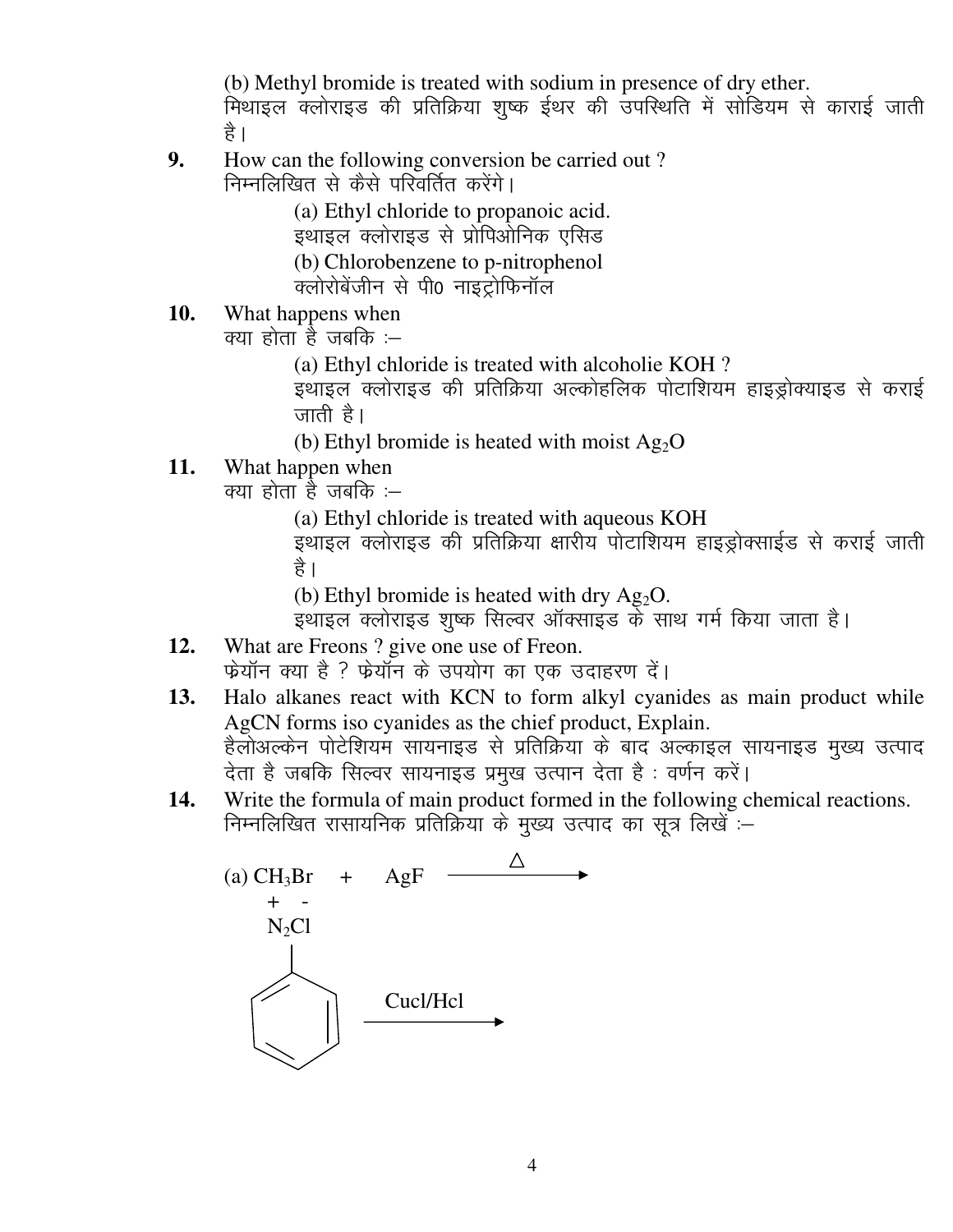#### **Three (03) Marks Question.**

- **15.** What are halo alkanes and halo arenas ? हैलोऐल्केन तथा हैलोऐरीन क्या है ?
- **16.** What is the shape of chloromethane ? Draw the structure. क्लोरोमिथेन का आकार क्या है। संरचना रेखांकित करें।
- **17.** Write the formula of main product formed in the following chemical reactions. निम्नलिखित रासायनिक प्रतिक्रिया के मुख्य उत्पाद का सूत्र लिखें।
- Na (i)  $(CH_3)_2$  CHCl – Dry ether Dry (ii)  $CH_3CH_2Br + NaI$  Acetone (iii) Cl

- **18.** How will you bring about the following conversions ? निम्नलिखित से आप कैसे परिवर्तित करेंगे।
	- (a) Benzyl chloride to 2-phenyl ethanoic acid

 $CH<sub>3</sub>Cl$ 

- (b) Benzene to biphenyl बेंजीन से वाईफिनाइल
- (c) Aniline to chlorobenzene-एनिलिन से क्लोरोबेंजीन
- **19.** How will you bring about the following conversions. निम्नलिखित से आप कैसे परिवर्तित करेंगे।
	- (a) Toluene to Benzyl alcohol-टॉल्विन से बेंजाइल अल्कोहल
	- (b) Aniline to phenyl isocyanide- एनिलिन से फिनाइल आइसोसायनाइड

Anhydrous  $Alcl<sub>3</sub>$ 

- **20.** Explain why ? <u>वर्णन करें क्यों ?</u>
	- (i) The dipole moment of chlorobenzene is lower than that of cyclohexyl chloride ? क्लोरोबेंजीन का डाईपोलमोमेंट साइक्लोहेक्साइल क्लोराइंड से कम  $\frac{1}{6}$ ति है ?
	- (ii) Alkyl halides, though polar, are immiscible with water ?
	- (iii) Grign and reagents should be prepared under anhydrous conditions ?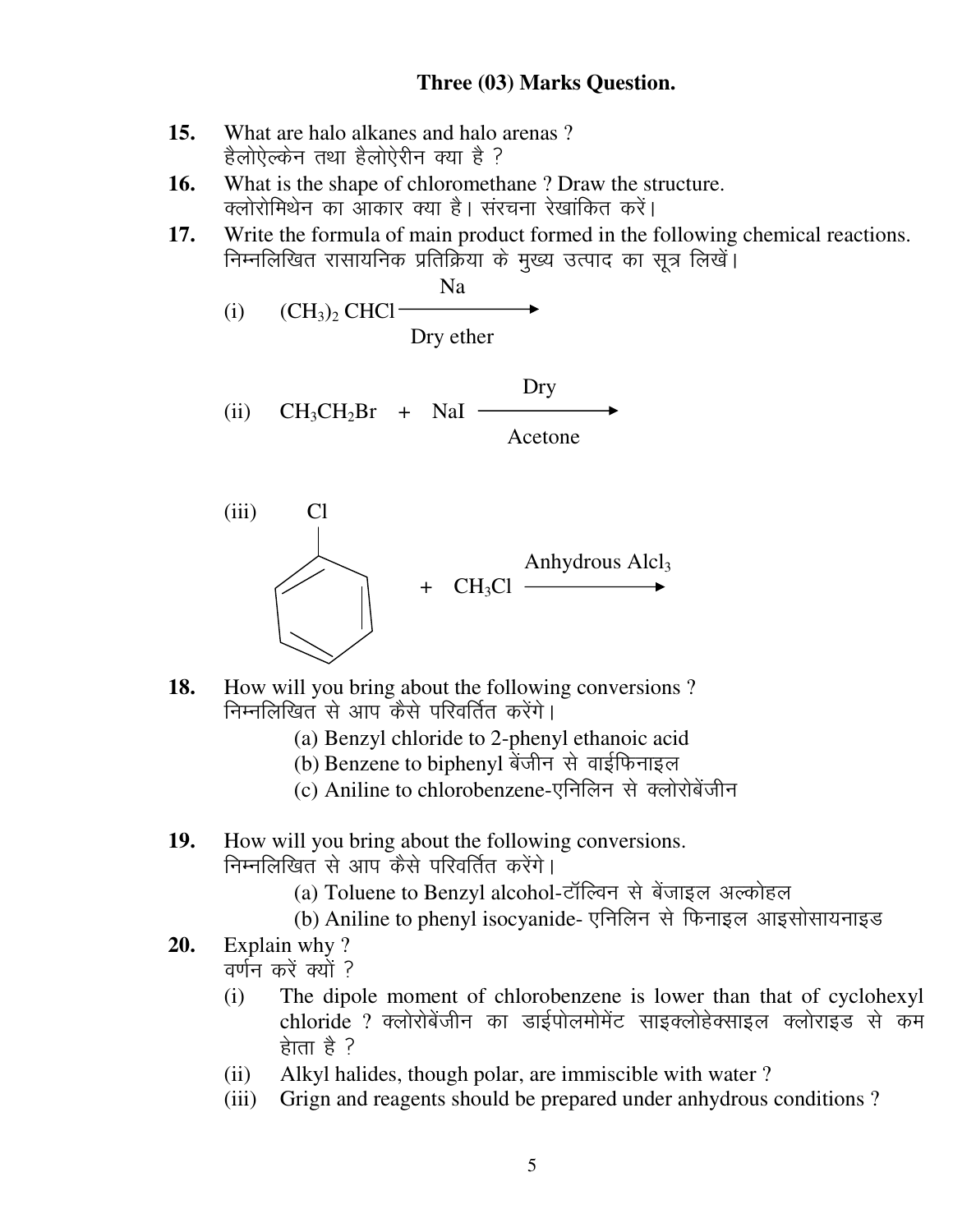- **21.** Write the structures of the following halogen compounds. निम्नलिखित हैलोहन यौगिक की संरचना लिखें।
	- (a) 2-Chloro-3-methyl pentane-2 क्लोरो-3 मिथाइल पेंटेंन।
	- (b) 2-Bromobutane-2 ब्रोनोब्यूटेन
	- (c) 2.2-Dimethyl pentane- 2.2-डाईमिथाइल पेंटेंन।
- **22.** Write the IUPAC name of the following compounds. निम्नलिखित यौगिकों के IUPAC नाम लिखें।







- **23.** Describe the following giving the relevant chemical equation in each case. निम्नलिखित से संबंधित रासायनिक प्रतिक्रिया का वर्णन करें।
	- (a) W urtz reaction-बूर्ज प्रतिक्रिया।
	- (b) William son's synthesis-विलियम सन्स सिन्थेसिस।
	- (c) S and meyers' reaction-सैण्डमेयर प्रतिक्रिया।
- **24.** (a) Which of the following two compounds would react faster by  $SN^2$  pathway

1-bromobutane or 2-bromobutane and why ?

निम्नलिखित दो यौगिकों में कौन द्विअणुक नाभिकरागी (नाभिक स्नेही) प्रतिस्थापन प्रतिक्रिया तेजी से होता है और क्यों  $?$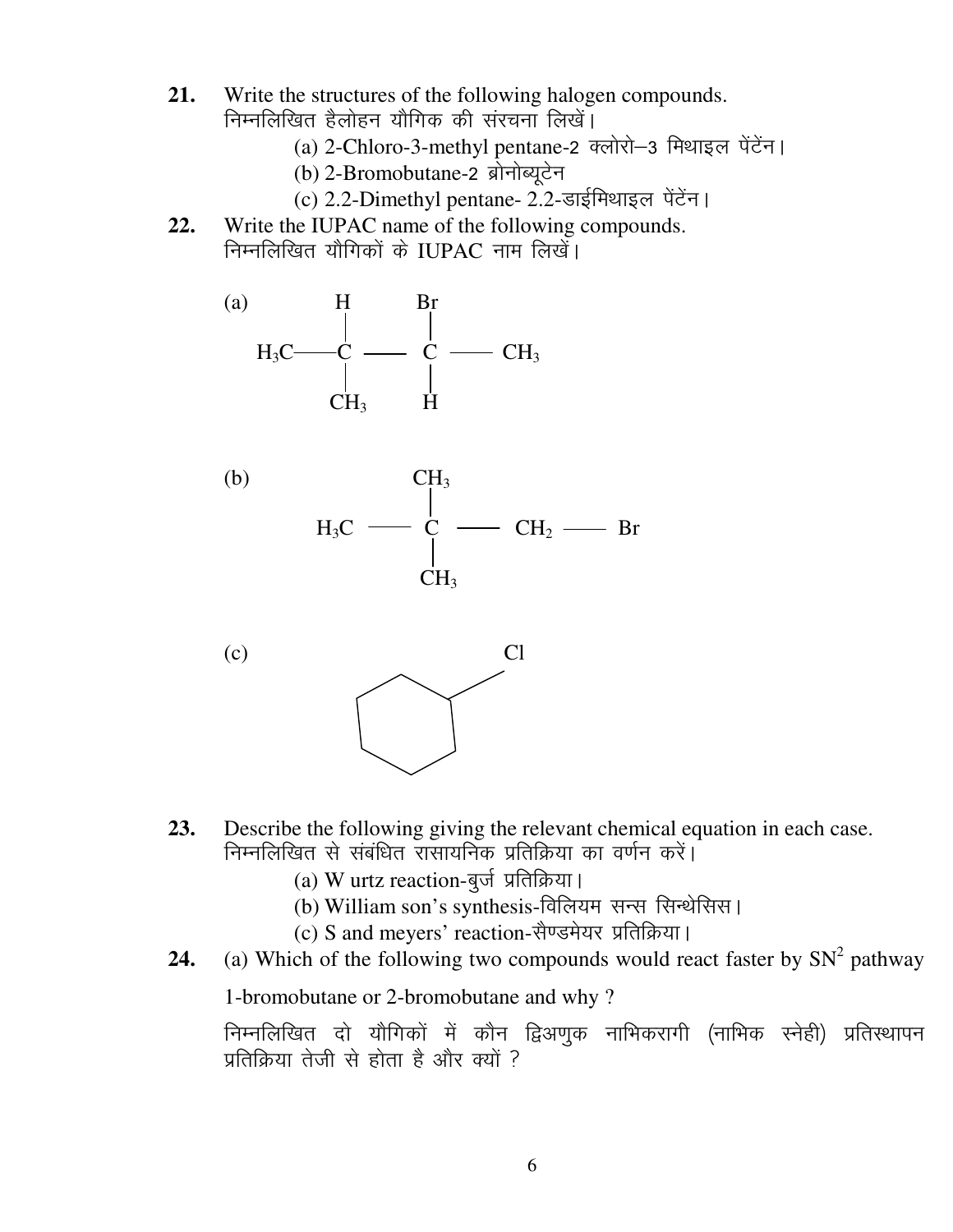**25.** In the following pairs of halogen compounds which compound undergoes faster  $SN<sup>1</sup>$  reaction.

निम्नलिखित में कौन सा युग्म एक आण्विक नाभिकरागी (नाभिक स्नेही) प्रतिस्थापन प्रतिक्रिया के साथ तेजी से प्रतिक्रिया करता है।



- **26.** How the following conversions can be carried out. निम्नलिखित कैसे परिवर्तित करेंगे।
	- (a) Ethyl chloride to propanoic acid-इथाइल क्लोराइड से प्रोपानोइक अम्ल
	- (b) 1-Bromo propane to 2-Bromo propane-1-ब्रोमो प्रोपेन से 2- ब्रोमोप्रोपेन
	- (c) Aniline to phenyl isocyamide-एनिलिन से फिनाइल आइसोसानामाइड
- **27.** What happen when  $-$  क्या होता है जबकि :-
	- (a) Chlorobenzene is heated with acetyl chloride in presence of anhydrous  $Alcl<sub>3</sub>$

अनाद्र अल्युमिनियम क्लोराइड की उपस्थिति में क्लोरोबेंजीन, ऐसेटाइल + क्लोराइड के साथ गर्म किया जाता है।

(b) Bromo benzene is heated with sodium metal in ether.

(c) Methyl chloride is reduced with Zn-Cu couple and alcohol.

f Pear and the Cu din Rei shows and sharp in the read of the set of the fill and set a lama set a set of the s

- **28.** What are freons ? give any two examples.
- **29.** (a) Why Chloroform is kept in dark coloured bottle ? give reaction.  $\overline{a}$ लोरोफार्म काले बोतल में क्यों रखा जाता है ? कारण बतायें।
- **30.** (a) Write the names and possible structures for the compounds with molecular formula  $C_3H_7Cl$ .

संरचना सूत्र  $C_3H_7Cl$  का नाम एवं संभावित संरचना लिखें।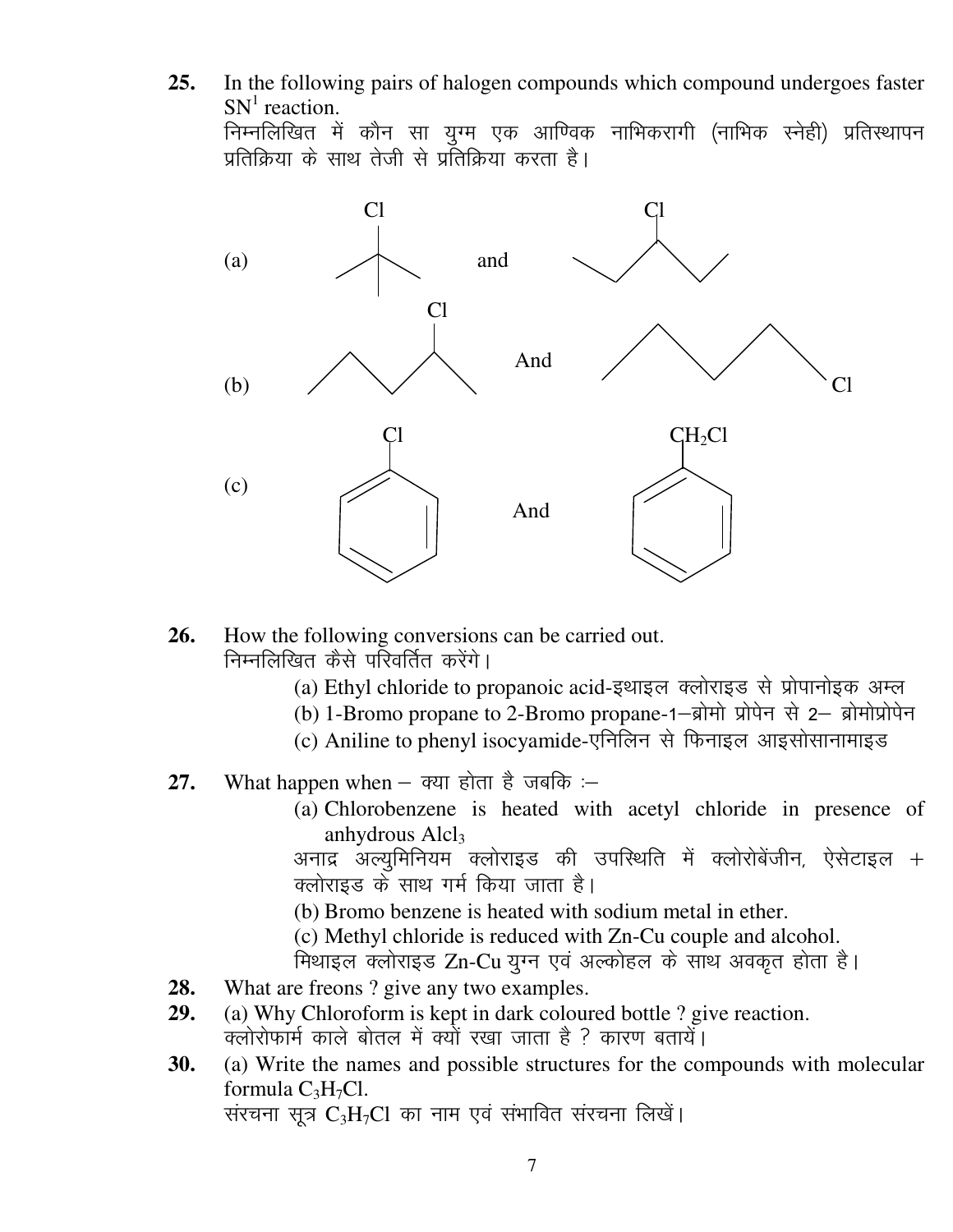(c) What happen when benzene is reacted with chlorine in the presence of ultraviolet light?

क्या होता है जबकि अल्ट्रावायलेट प्रकाश की उपस्थिति में बेंजीन क्लोरीन के साथ प्रतिक्रिया करता है।

#### Five (05) marks question.

Write the structure of major product in each of the following reaction. 1. निम्नलिखित प्रतिक्रियायों के बडे उत्पाद की संरचना लिखें।

| (a) $CH_3$ - $CH_2$ - $Cl$ + NaI                                    | Acetone  |         |
|---------------------------------------------------------------------|----------|---------|
|                                                                     | Heat     |         |
|                                                                     |          | Ethanol |
| (b) $CH_3$ - $CH_2$ -Br + KCN                                       |          | Aqueous |
| (c) $CH_3CH_2-OH + SOCl_2$ —                                        |          |         |
|                                                                     | Peroxide |         |
| (d) $CH_3CH = CH_2 + HBr$                                           |          |         |
| (e) $CH_3$ -CH <sub>2</sub> -ONa + C <sub>2</sub> H <sub>5</sub> Cl |          |         |

- (a) How will you bring the following conversions. निम्नलिखित से आप कैसे  $2.$ परिवर्त्तित करेंगे ।
	- (i) Propane to propan -1-l-प्रोपेन से प्रोपेनॉल
	- (ii) Toluene to Benzyl alcohol-टालबीन (टॉल्यून) से बेंजाइल
	- (iii) Aniline to Bromo benzene-एनिलिन से ब्रोमोबेंजीन
	- (iv) Ethyl chloride to Acetic acid इथाइल क्लोराइड से ऐसेटिक अम्ल
	- (v) Ethyl chloride to ethylene- इथाइल क्लोराइड से इथीलिन।
- Answer the following questions: निम्नलिखित प्रश्नों के उत्तर दीजिए।  $3.$ (a) What is meant by chirality of a compound? Give an example. यौगिक की चिरैलिटि क्या है ? एक उदाहरण दें। (b) Which one of the following compounds is more easily hydrolysed by KOH and why? निम्नांकित कौन से यौगिक पोटेशियम हाईड्रोक्साइड द्वारा आसानी से विजंलित होता है और क्यों ?

$$
\begin{array}{ccc}\n\text{Cl} & & \\
\downarrow & \\
\text{CH}_3\text{-}\text{CH}_2\text{-}\text{CH}_3 & \text{or} & \\
\text{CH}_3\text{-}\text{CH}_2\text{-}\text{CH}_2\text{-}\text{Cl}\n\end{array}
$$